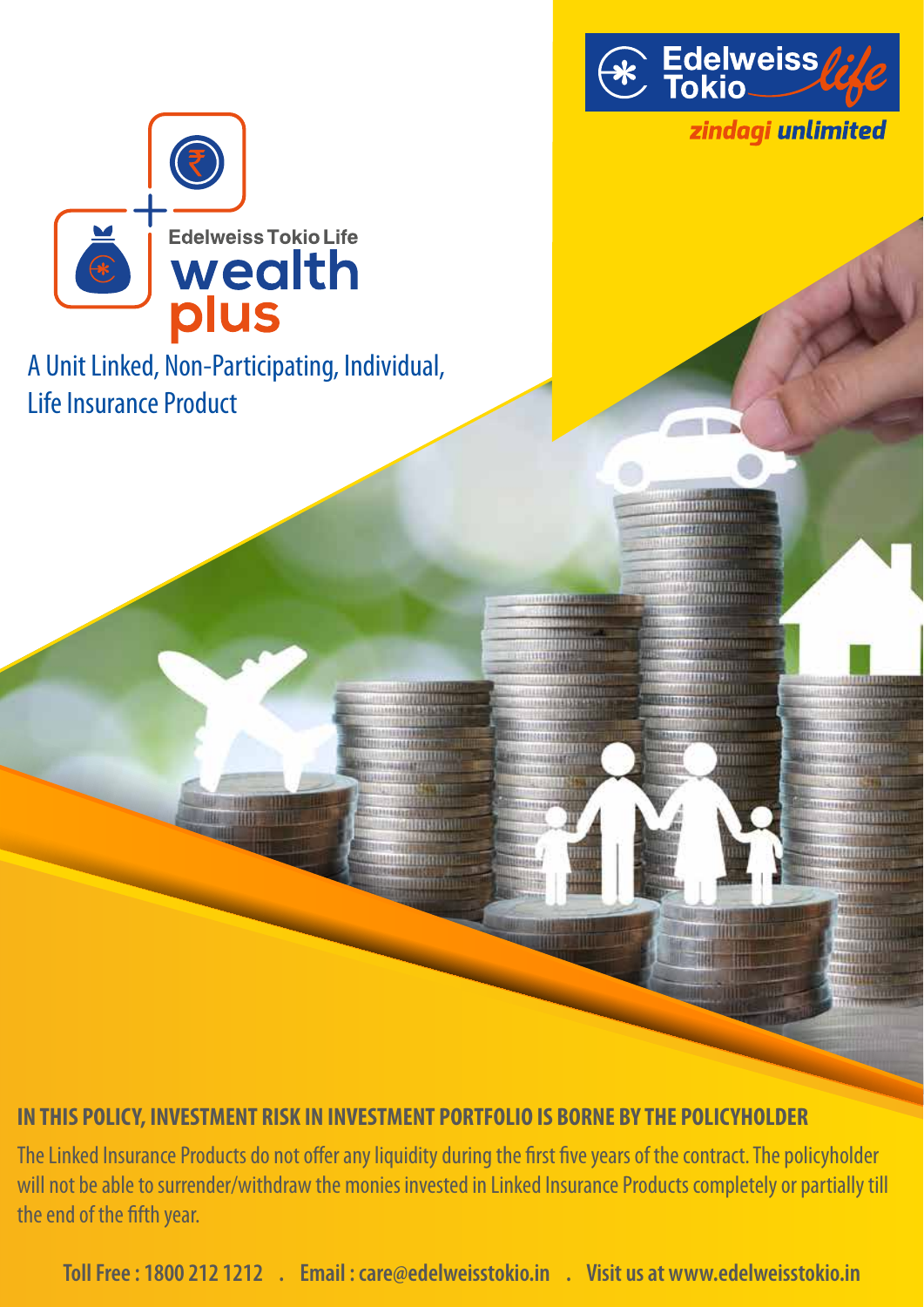# 5 Reasons why Edelweiss Tokio Life - Wealth Plus

### **Life Cover 01**



ensures financial protection to your family in case of your unfortunate demise.

### **Additions 03**



in addition to allocating 100% of your premiums paid during the premium paying term, we will provide additional allocation every year as follows -

- a. Extra Allocation added in the first  $5$  policy years along with your premiums paid.
- b. Premium Booster added from the  $6<sup>th</sup>$ policy year at the end of each policy year.

### **02 Rising Star Benefit**



to cater to your children's future financial needs even in your absence.

### **Investment Strategies 04**

two strategies to cater to your various investment needs.

**Liquidity 05**



option to partially withdraw your money in case of emergencies from  $6<sup>th</sup>$  policy year.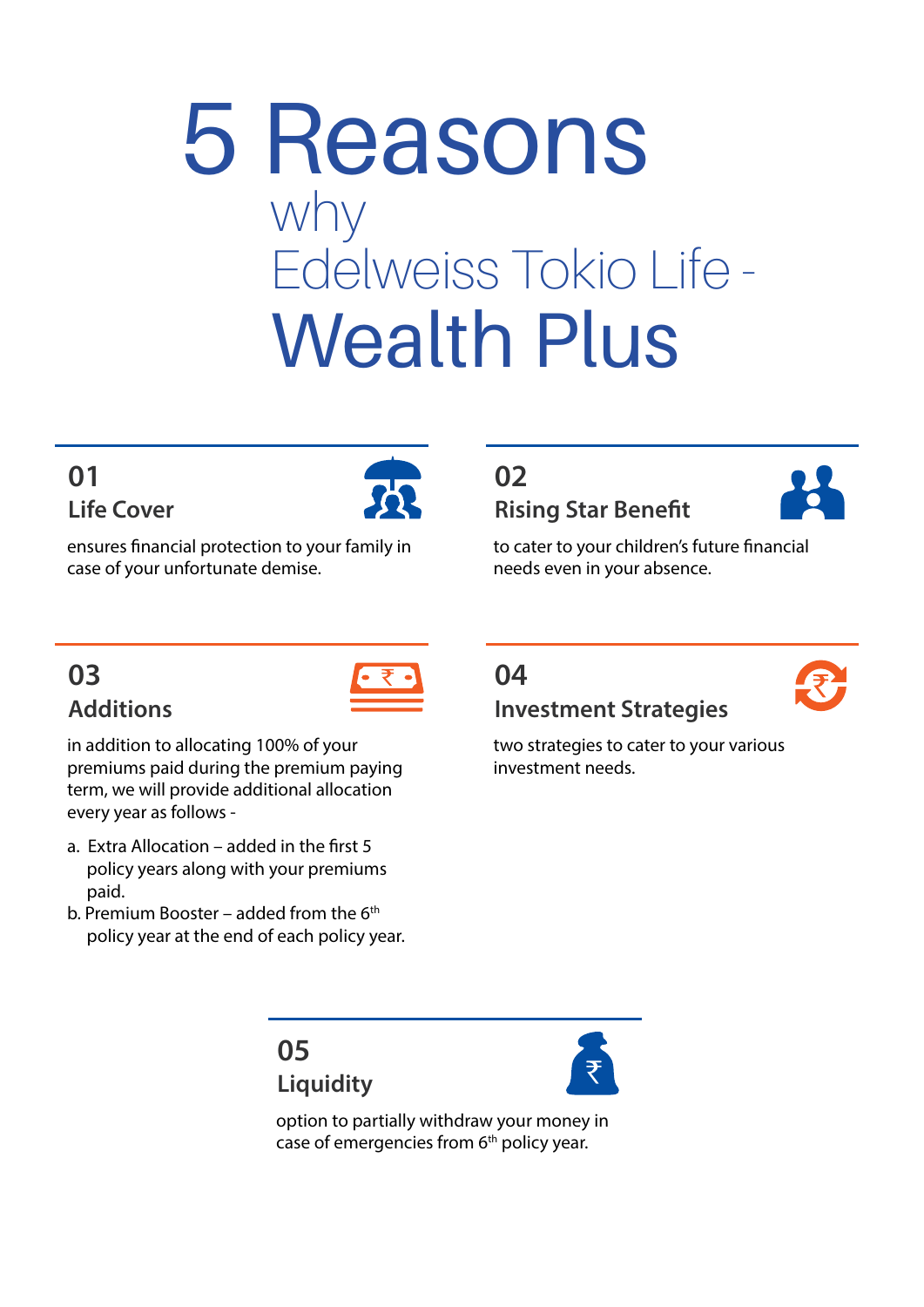#### **Why Edelweiss Tokio Life Insurance?**

At Edelweiss Tokio Life Insurance, we realize that your needs are more important than anything else. That's why it is our constant aim to understand your needs first before offering any advice or an insurance solution. Your needs, based on your priorities, are first understood, then evaluated against your future goals so that we are able to ensure that we can offer you the best solution suited to your needs. We offer a wide range of life insurance solutions ranging from pure term plan, savings cum insurance plan, retirement plans as well as critical illness plans.

#### **Why a Life Insurance plan which allows wealth accumulation?**

In today's progressive world, there are ample opportunities to prove yourself in your chosen field and to do well. We understand that as an achiever, you would want to make the most of your achievements by enjoying a good lifestyle or planning for some big moments in your life. You may want an early retirement which can be enjoyed in grand style or it could be international education for your child. However, it is also important that we take necessary steps to take care of our family in all certain and uncertain events. Thus, it would be ideal to invest in a plan which takes care of financial security of your family and also helps you accumulate wealth.

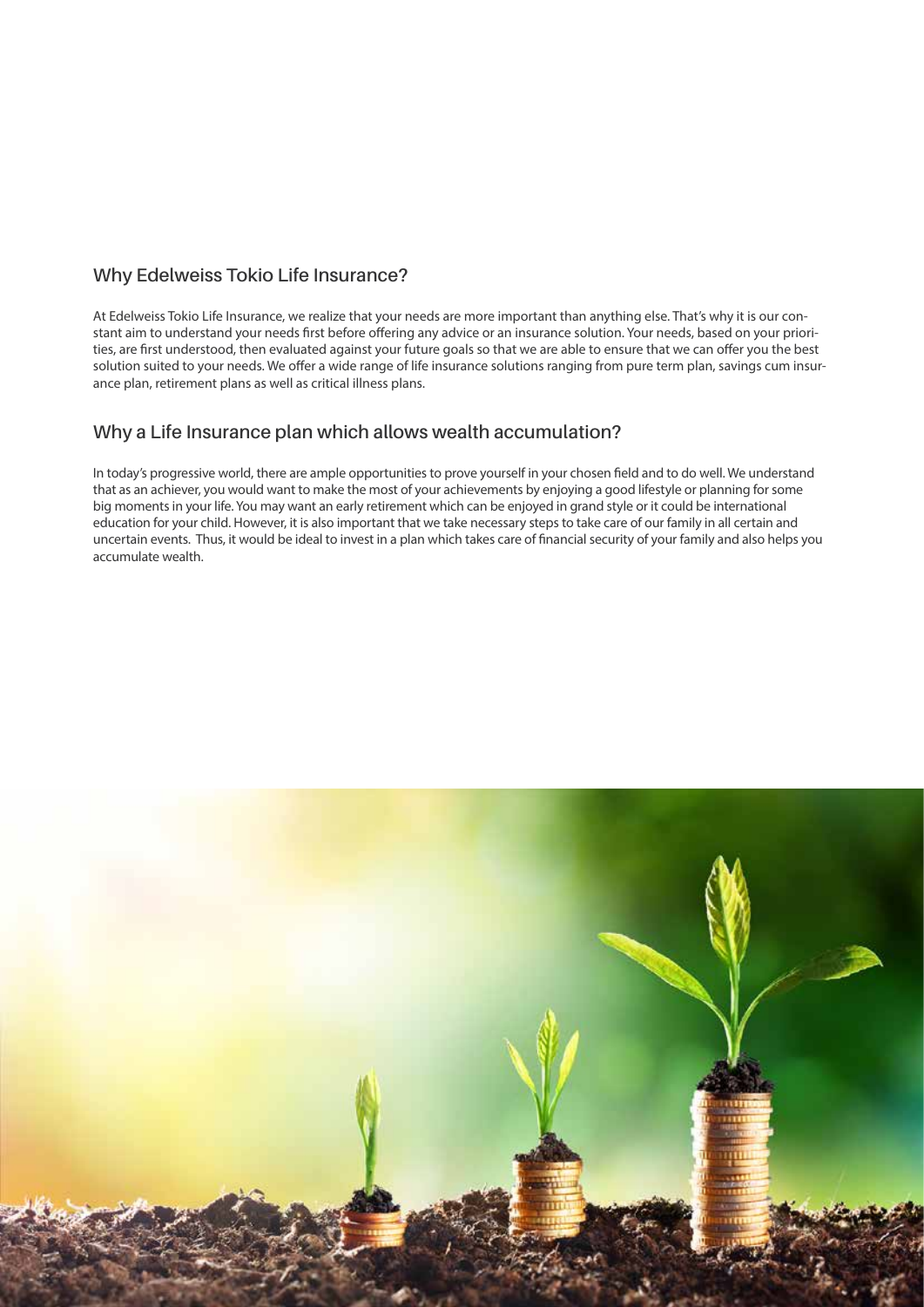## Your **Plan Eligibility**

| <b>Eligibility Conditions</b> | Minimum                                      |                           |                | Maximum                   |                                                                                                                                            |  |
|-------------------------------|----------------------------------------------|---------------------------|----------------|---------------------------|--------------------------------------------------------------------------------------------------------------------------------------------|--|
| Entry Age (last birthday)     | 1 year                                       |                           |                | 55 years                  |                                                                                                                                            |  |
| Maturity Age (last birthday)  | 18 years                                     |                           |                |                           | 70 years                                                                                                                                   |  |
| Policy Term                   | 10 years                                     |                           |                |                           | 20 years                                                                                                                                   |  |
| Premium Paying Term           |                                              |                           |                |                           |                                                                                                                                            |  |
| Limited                       | 5 years                                      |                           |                |                           | Policy Term minus 1                                                                                                                        |  |
| Regular                       | Equal to policy term                         |                           |                |                           | Equal to policy term                                                                                                                       |  |
| Premium Paying<br>Frequency   | Annual   Half - Yearly   Quarterly   Monthly |                           |                |                           |                                                                                                                                            |  |
| Sum Assured                   | 10 x Annualised Premium                      |                           |                | 10 x Annualised Premium   |                                                                                                                                            |  |
| Top-up Sum Assured            |                                              | 1.25 x Top-up Premium     |                |                           | 1.25 x Top-up Premium                                                                                                                      |  |
|                               | PPT<br>(Years)                               | Policy<br>Term<br>(Years) | Annual<br>Mode | Mode other<br>than Annual |                                                                                                                                            |  |
| Annualised<br>Premium         | $5 - 10$                                     | $10 - 14$                 | Rs. 48,000     | Rs. 60,000                | No Limit                                                                                                                                   |  |
|                               |                                              | $15 - 20$                 | Rs. 36,000     | Rs. 36,000                |                                                                                                                                            |  |
|                               | Greater                                      | $11 - 14$                 | Rs. 48,000     | Rs. 48,000                |                                                                                                                                            |  |
|                               | than 10                                      | $15 - 20$                 | Rs. 36,000     | Rs. 36,000                |                                                                                                                                            |  |
| Top up Premium                | Rs. 5,000                                    |                           |                |                           | At any point of time the total<br>top-up premiums paid shall<br>not exceed the total of the<br>base premiums paid at the<br>point of time. |  |

At policy inception, you have the option to choose Rising Star Benefit. This Benefit will enable you to secure your child's future financial needs. If you have chosen this option, the Policyholder and Life Insured should be different. An additional mortality charge will be deducted for the life cover provided on the life of the proposer. The eligibility conditions for the Life Insured and Policyholder under the Rising Star Benefit are –

| <b>Eligibility Conditions</b> | <b>Minimum</b> | <b>Maximum</b> |  |  |
|-------------------------------|----------------|----------------|--|--|
| Entry Age (last birthday)     |                |                |  |  |
| Life Insured                  | 1 year         | 17 years       |  |  |
| Policyholder                  | 18 years       | 55 years       |  |  |
| Maturity Age (last birthday)  |                |                |  |  |
| Life Insured                  | 18 years       | 37 years       |  |  |
| Policyholder                  | 28 years       | 70 years       |  |  |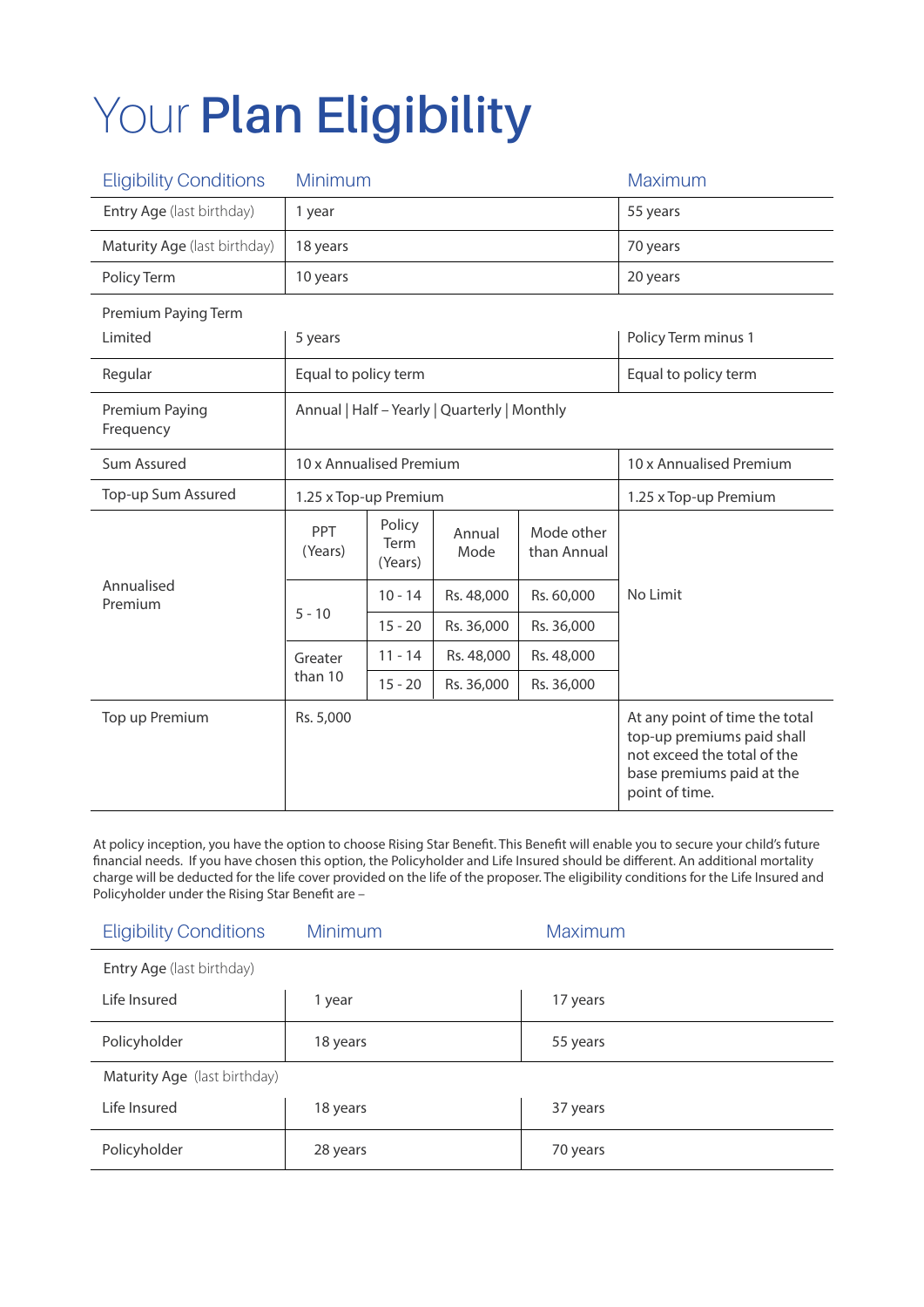### Your **Investment Options**

#### **You have an option to invest your premium in any one of the two Investment Strategies –**

#### **1. Life Stage & Duration Based Strategy -**

One's risk appetite depends on:

- a. Age: As age increases, one's risk appetite decreases
- b. Investment duration: Short investment duration leads to lower risk appetite

In order to manage your risk appetite, as your age increases and the remaining policy term reduces, this strategy ensures that your money is moved from equity oriented fund (Equity Large Cap Fund) to debt oriented fund (Bond Fund).

Under this strategy, a proportion of the Fund Value will be allocated in Equity Large Cap Fund basis the below formula:

Min (85, 
$$
\frac{(100\text{-}Attained Age)*Remaining PolicyTerm)}{10}
$$
) %

'Attained Age' refers to the age of the life insured as on the last birthday when the above formula is applied.

In simple words, the allocation percentage in Equity Large Cap Fund will be equal to (100-attained age) multiplied by remaining Policy Term divided by 10 subject to a maximum allocation of 85%. Remaining Fund Value will be allocated in Bond Fund. The total allocation percentage across both the funds cannot be more than 100%.

At the time of opting in this strategy, based on the above formula, the allocated premium will be distributed between Equity Large Cap Fund and Bond Fund. We will automatically rebalance the proportion between above two funds as per the above formula on each Policy Anniversary.

An example of how this investment strategy works is shown below:

|                     | (Proportion invested in Equity Large Cap Fund) |          |          |  |
|---------------------|------------------------------------------------|----------|----------|--|
|                     | <b>Remaining Policy Term</b>                   |          |          |  |
| <b>Attained Age</b> | 10 Years                                       | 15 Years | 20 Years |  |
| 18 Years            | 82%                                            | 85%      | 85%      |  |
| 30 Years            | 70%                                            | 85%      | 85%      |  |
| 40 Years            | 60%                                            | 85%      | 85%      |  |
| 45 Years            | 55%                                            | 82.5%    | 85%      |  |
| 50 Years            | 50%                                            | 75%      | 85%      |  |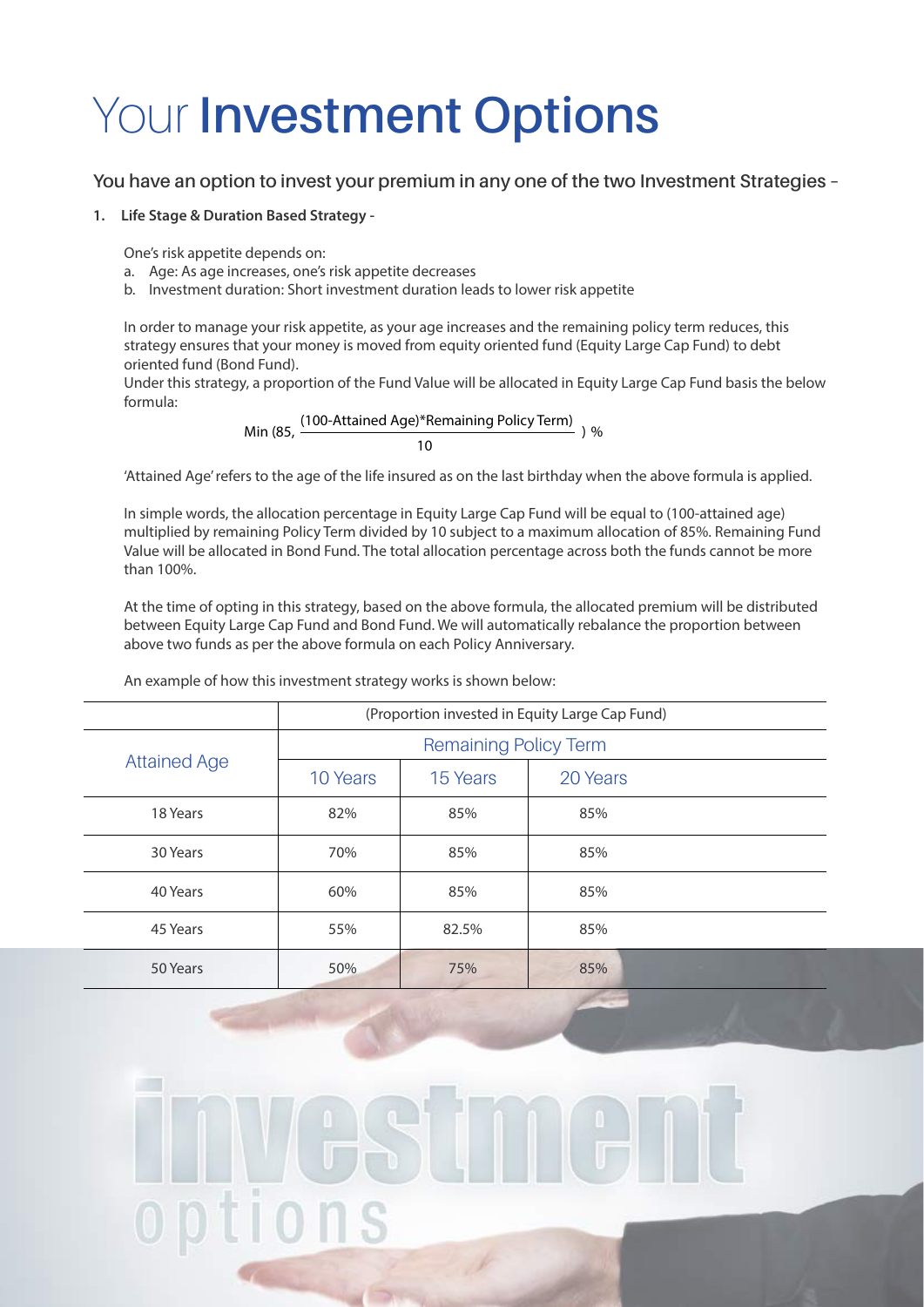### Your **Investment Options**

Let's say a 40 year old person opts for a 20 year policy Term. At inception, the allocation in Equity Large Cap Fund will be:

Min (85, 
$$
\frac{(100-40)*20}{10} % ) = 85\%
$$

After 10 years, the age will now be 50 years and remaining policy term will now be 10 years. At this stage, the allocation in Equity Large Cap Fund will be:

Min (85, 
$$
\frac{(100-50)*10}{10}
$$
) % = 50%

#### **2. Self-Managed Strategy -**

Under this strategy, you can decide to invest your money in your choice of fund(s) in any proportion. You can switch monies amongst these funds using the switch option. The funds available are listed below:

| <b>Fund Name</b>                                                                                                                                                                                                                                         | Objective of<br>the fund                                                                                                                    | <b>Asset Allocation</b>                                                          | %age | Minimum Maximum<br>%age | <b>Risk</b><br>Profile |
|----------------------------------------------------------------------------------------------------------------------------------------------------------------------------------------------------------------------------------------------------------|---------------------------------------------------------------------------------------------------------------------------------------------|----------------------------------------------------------------------------------|------|-------------------------|------------------------|
| Equity Large Cap Fund                                                                                                                                                                                                                                    | To provide high equity expo-                                                                                                                | Equity                                                                           | 60%  | 100%                    |                        |
| SFIN:<br>ULIF0118/08/<br>11EQLARGECAP147)                                                                                                                                                                                                                | sure targeting higher returns in<br>the long term.                                                                                          | Debt and Money<br>Market Instruments                                             | 0%   | 40%                     | High                   |
| Equity Top 250 Fund                                                                                                                                                                                                                                      | To provide equity exposure tar-                                                                                                             | Equity                                                                           | 60%  | 100%                    |                        |
| (SFIN: ULIF0027 / 07 /<br>11EQTOP250147)                                                                                                                                                                                                                 | geting higher returns (through<br>long term capital gains).                                                                                 | Debt and Money<br>Market Instruments                                             | 0%   | 40%                     | High                   |
| <b>Equity Mid-Cap Fund</b>                                                                                                                                                                                                                               | To provide equity exposure                                                                                                                  | Equity                                                                           | 80%  | 100%                    |                        |
| (SFIN: ULIF001107 / 10 /<br>16ETLIMIDCAP147)                                                                                                                                                                                                             | targeting higher returns in the<br>long term, by largely investing                                                                          | Debt Instruments                                                                 | 0%   | 20%                     | High                   |
|                                                                                                                                                                                                                                                          | in Midcap Companies                                                                                                                         | Money Market<br>Instruments                                                      | 0%   | 20%                     |                        |
| Managed Fund<br>(SFIN: ULIF00618 / 08 /<br>11MANAGED147)                                                                                                                                                                                                 | This fund uses the expertise<br>of the Company's fund<br>manager to decide on the asset                                                     | Equity                                                                           | 0%   | 40%                     | Medium                 |
|                                                                                                                                                                                                                                                          | allocation between Equity<br>and Debt / Money market<br>instruments along with stock<br>selection.                                          | Debt and Money<br><b>Market Instruments</b>                                      | 60%  | 100%                    |                        |
| <b>Bond Fund</b><br>To provide relatively safe<br>and less volatile investment<br>(SFIN: ULIF00317 / 08 /<br>option mainly through debt<br>11BONDFUND147)<br>instruments and accumulation<br>of income through investment<br>in fixed income securities. |                                                                                                                                             | Equity                                                                           | 0%   | 0%                      | Low to                 |
|                                                                                                                                                                                                                                                          |                                                                                                                                             | Debt and Money<br><b>Market Instruments</b>                                      | 100% | 100%                    | medium                 |
| The objective of the fund is<br>Equity Blue Chip Fund<br>to provide long-term capital<br>(SFIN: ULIF01226 /11/                                                                                                                                           |                                                                                                                                             | Equity                                                                           | 60%  | 100%                    |                        |
| 18ETLBLUCHIP147)                                                                                                                                                                                                                                         | appreciation by predominantly<br>investing in an equity portfolio<br>of large cap stocks                                                    | Debt and Money<br><b>Market Instruments</b>                                      | 0%   | 40%                     | High                   |
| <b>GILT Fund</b>                                                                                                                                                                                                                                         | The objective of the fund                                                                                                                   | Equity                                                                           | 0%   | 0%                      |                        |
| (SFIN: ULIF01326/11/<br>18ETLGILTFND147)                                                                                                                                                                                                                 | is to provide accumulation<br>of Income and capital<br>appreciation through<br>investments predominantly in<br><b>Government Securities</b> | Debt and Money<br>Market Instruments<br>(Government<br>Securities)               | 60%  | 100%                    | Low to<br>medium       |
|                                                                                                                                                                                                                                                          |                                                                                                                                             | Debt and Money<br>Market Instruments<br>(Other than<br>Government<br>Securities) | 0%   | 40%                     |                        |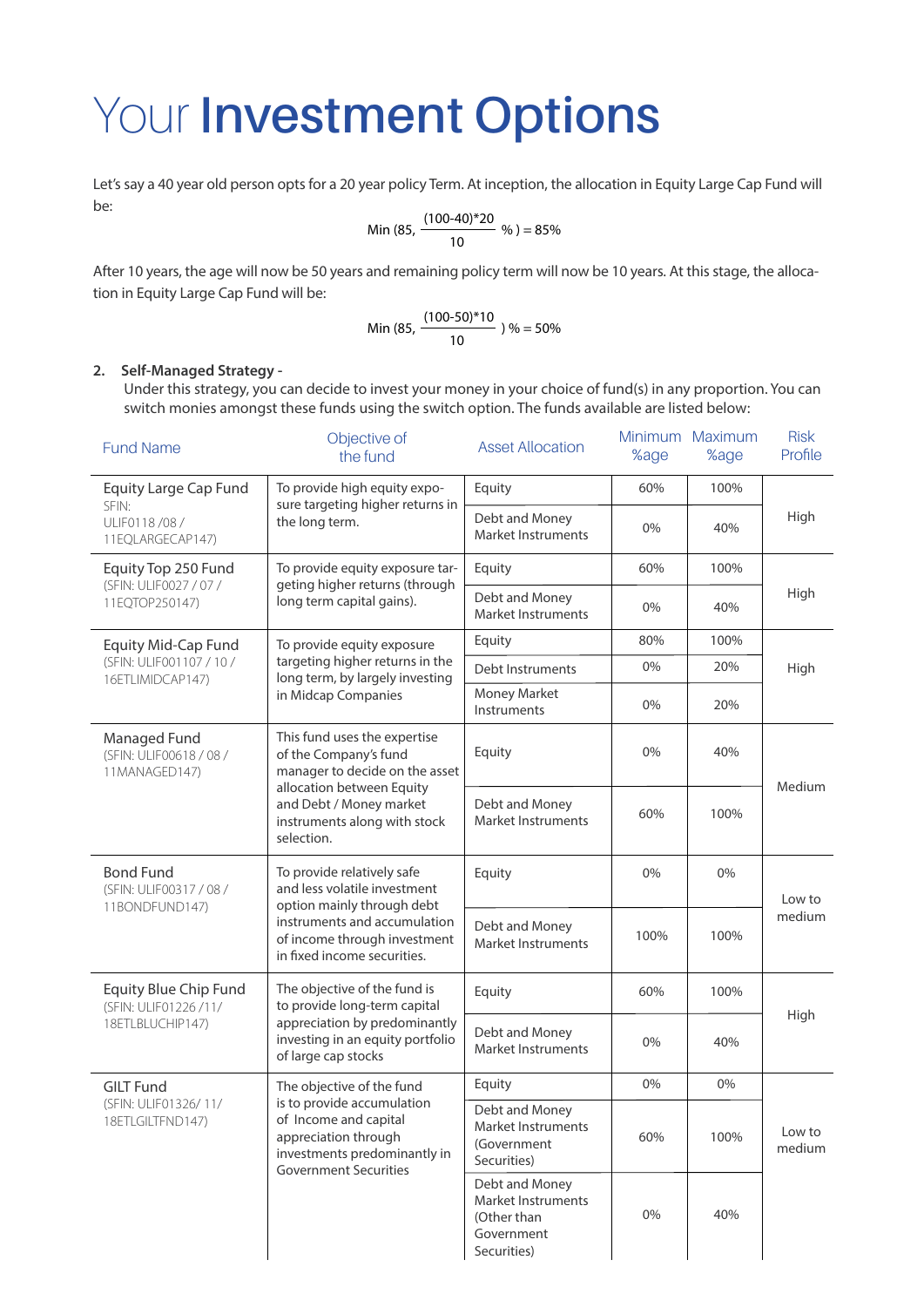### Your **Plan Benefits**

#### **1. Additional Allocations**

Wealth Plus ensures that 100% of premium paid by you is allocated to the fund(s) as per your choice and Investment Strategy.

In addition to this, this plan provides additional allocation every year starting from the 1st Policy Year till the end of the premium paying term. These allocations as a percentage of premium are as mentioned below -

#### **• Extra Allocation**

During the first 5 policy years, Extra Allocation will be added to the fund(s) along with each Modal premiums paid by you within the grace period.

The total Extra Allocation amount for the corresponding Policy Year is as follows:

| <b>Policy Year</b> | % of one Annualised Premium |
|--------------------|-----------------------------|
| 1 to 5             | $1\%$                       |

The Extra Allocation will be added only if you pay your due premiums within the grace period applicable to the respective Modal Premium. The Extra Allocation amount to be added with each Modal Premium equals to total Extra Allocation for the policy year multiplied by Modal Premium divided by Annualised Premium. If the Premium is paid after the Grace Period, the respective Extra Allocation will not be added to the fund.

#### **• Premium Booster**

Starting from the 6th policy year, Premium Booster will be added to the fund(s) at the end of the each policy year for the premiums paid by you within the grace period.

| <b>Policy Year</b> | % of one Annualised Premium |  |
|--------------------|-----------------------------|--|
| 6 to 10            | 3%                          |  |
| 11 to 15           | 5%                          |  |
| 16 to 20           | 7%                          |  |

The total Premium Booster for the corresponding Policy Year are as follows:

The Premium Booster will be added only if you pay your due premiums within the grace period applicable to the respective Modal Premium. If the Premium is paid after the Grace Period, the respective Premium Booster will not be added to the fund.

The above specified Extra Allocation and Premium Booster are the total amount to be added in a policy year if all premiums due in the applicable policy year are paid within the grace period. In case of policies with non-annual mode, if all premiums due in a policy year are not paid within the Grace Period in a particular Policy Year, the Extra Allocation or Premium Booster as applicable added to the fund(s) will be based on a pro-rated basis. The pro-rated Extra Allocation or pro-rated Premium Booster will be equal to the proportion of the premiums paid within the Grace Period to the premium payable in the applicable policy year.

Extra Allocation or Premium Booster will be not be added after the Premium Paying Term or on Top-Up premium.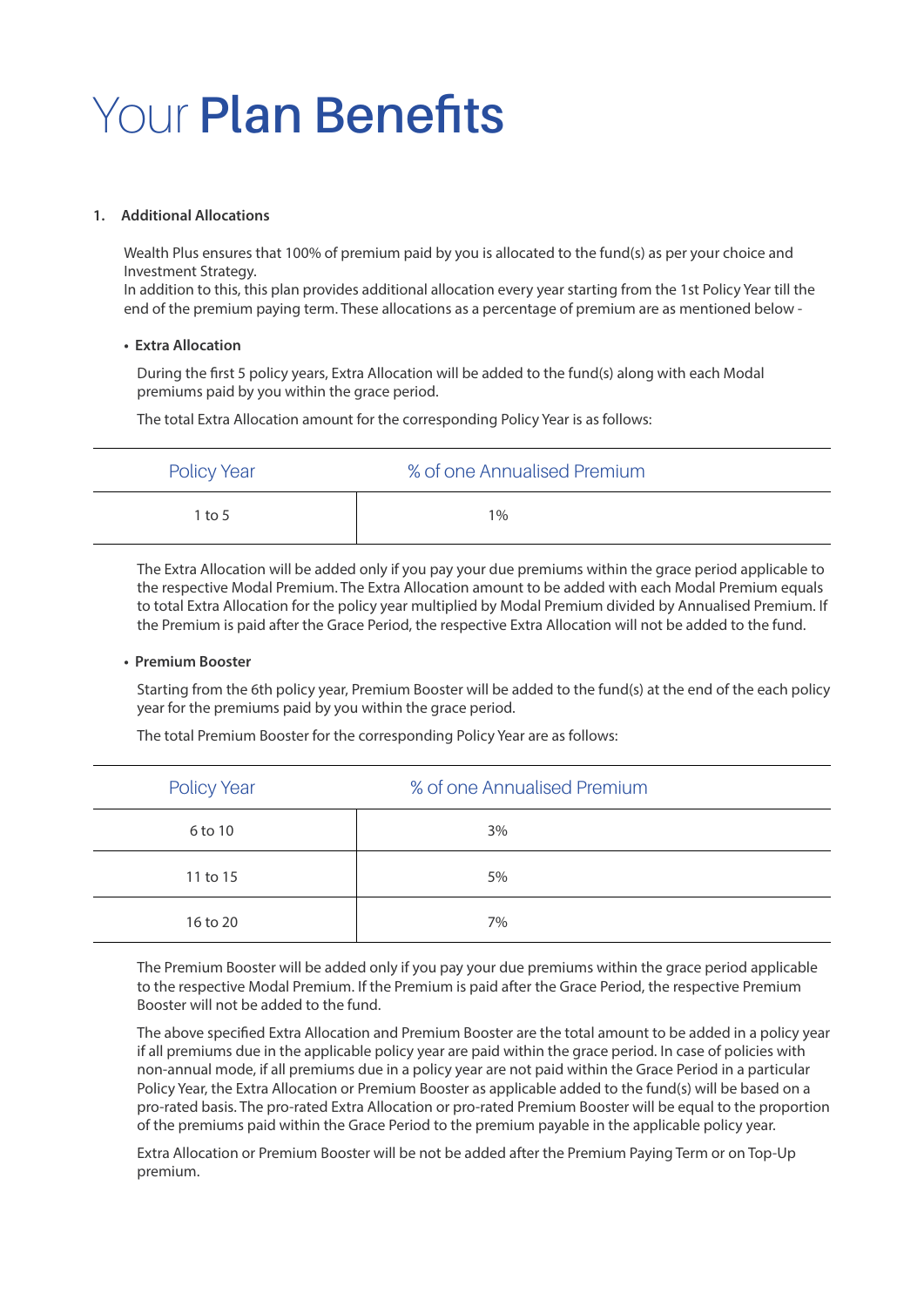#### **Illustrative Example -**

For example, if you choose to pay an Annualised Premium as Rs. 50,000 for a Premium Paying Term and Policy Term of 20 years. Additional Allocations added in each policy year are –

| <b>Extra Allocation</b>                      | <b>Premium Booster</b>                 |
|----------------------------------------------|----------------------------------------|
| For policy year 1 to $5 = 50,000 \times 1\%$ | For policy year 6 to 10                |
| $=$ Rs. 500 every year                       | $=$ 50,000 x 3% = Rs. 1,500 every year |
|                                              | For policy year 11 to 15               |
|                                              | $=$ 50,000 x 5% = Rs. 2,500 every year |
|                                              | For policy year 16 to 20               |
|                                              | $=$ 50,000 x 7% = Rs. 3,500 every year |

The total Additional Allocations added to your policy will be equal to Rs. 40,000/-, if each of the due premiums are paid before the end of the grace period

#### **2. Maturity Benefit**

At the end of the Policy Term, on survival you will receive the Fund Value as your Maturity Benefit. You have an option to collect your Maturity Benefit in lumpsum or in instalments by choosing the Settlement Option.

#### **3. Settlement Option**

Under this option, you need to choose:

- Settlement Term (option of 1, 2, 3, 4 or 5 years); and
- Frequency of pay-out (yearly, half-yearly, quarterly or monthly instalments)

Once you have chosen the settlement term and the frequency, the amount paid out in each instalment will be the outstanding Fund Value as on that instalment date divided by the number of outstanding instalments.

For example, you choose the Settlement Term of 3 years to be paid out in monthly instalments which means you have opted for 36 instalments.

Let's say the Fund Value at the beginning of Settlement Option period is Rs. 50,00,000. The first pay-out will be calculated as Rs. 50,00,000 / 36 = Rs. 1,38,889.

Let's say at the time of 15th instalment, the Fund Value is Rs. 33,50,000. Here, outstanding instalments are now 22. Hence, the 15th pay-out will be calculated as Rs. 33,50,000 / 22 = Rs. 1,52,273.

Settlement Option can be selected/modified at least six months prior to maturity. It will be managed in the below mentioned method -

- The first instalment payment will be made on the Maturity Date of the Policy.
- Instalment payments will be made by redeeming Units from the Funds at the Unit Price applicable on the instalment date.
- The risk cover shall be maintained at 105% of the total premiums paid. Accordingly, mortality charges will be deducted.
- No charges except FMC, switching charges, if any, and mortality charges will be deducted during this period. At any point of time, during the settlement term you may opt for full payment of balance Fund Value, without any charges.
- At any point of time, during the settlement term you may opt for full payment of balance Fund Value, without any charges.
- During the settlement period, the investment risk in the investment portfolio is borne by you. The fund value will remain invested in the existing funds, unless specifically switched by you.
- In case of death of Life Insured during the Settlement Term, higher of Balance Fund Value or 105% of the total premiums paid, is payable to the nominee/ legal heir.
- Semi-Annual, Quarterly and Monthly modes are available only through ECS credit.
- Partial Withdrawals are not allowed during the Settlement Term.
- Switches are allowed during the Settlement Term.
- Life Stage & Duration based Strategy is not allowed during the Settlement Term.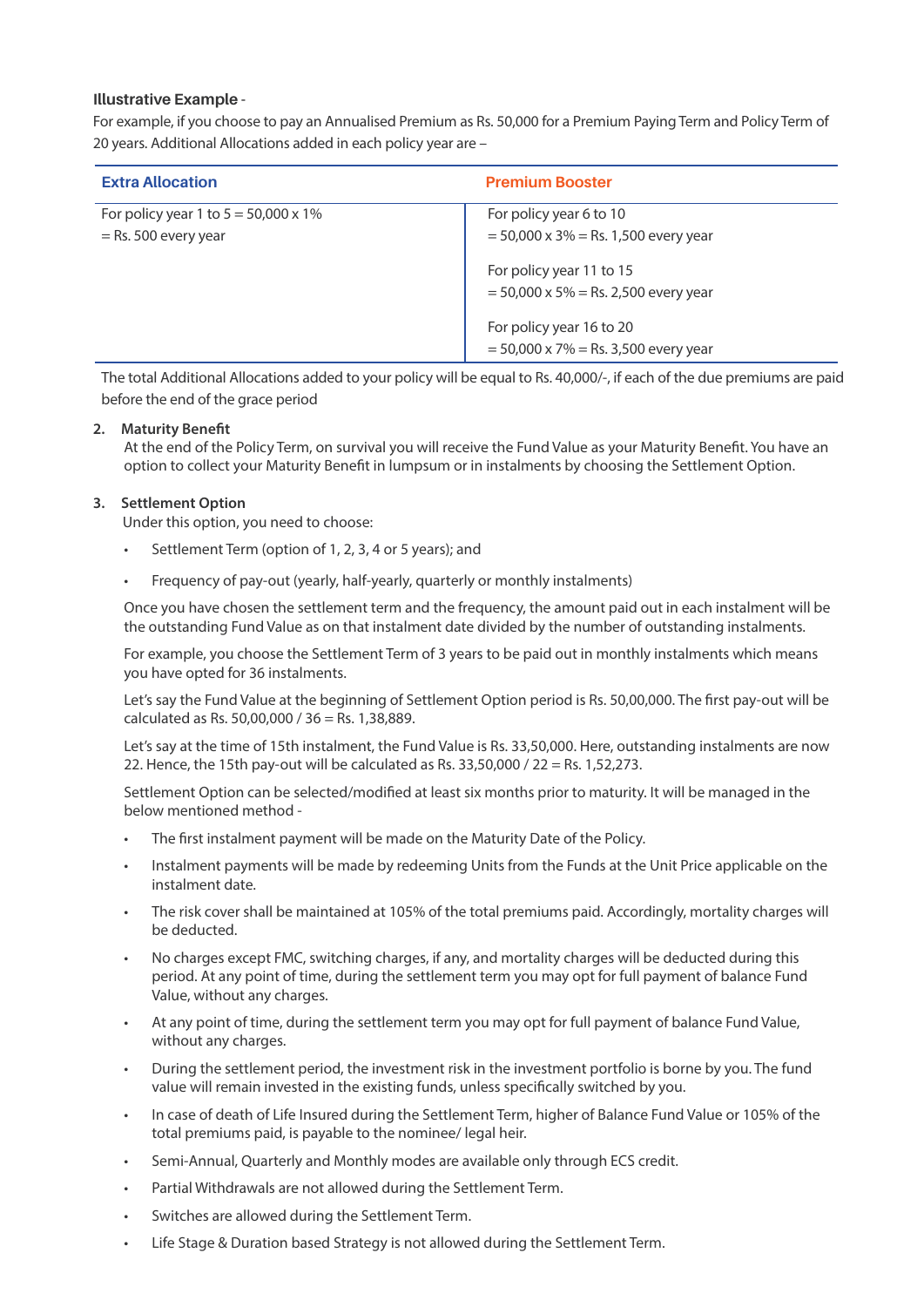#### **4. Death Benefit**

In case of unfortunate demise of Life Insured while the Policy is In-Force, the Death Benefit payable to your nominee will be –



#### **For Reduced Paid-up Policy**

In case of unfortunate demise of Life Insured while the Policy is reduced paid-up, following Death Benefit will be paid:

| Highest of:                                                   | Highest of:                                                   |
|---------------------------------------------------------------|---------------------------------------------------------------|
| Fund Value; or                                                | Top-up Fund Value; or                                         |
| Paid-up Sum Assured less Relevant<br>Partial Withdrawals#; or | Top-up Sum Assured; or<br>105% of total Top-up Premiums paid. |
| 105% of total premiums paid<br>٠                              |                                                               |

'Paid up Sum Assured' = Sum Assured x Number of premiums paid / Number of premiums payable.

# 'Relevant Partial Withdrawals' will be calculated as follows:

Sum of Partial Withdrawals made during the two year period immediately preceding the date of death of the Life Insured. Partial Withdrawals made from the Top-up Fund shall not be deducted for this purpose.

Top-up Sum Assured shall not be reduced after partial withdrawals from the Top-up fund.

#### **While Policy is in the Discontinued Policy Fund:**

In case of death of the Life Insured when Policy is in the Discontinued Policy Fund as on date of death. The Death Benefit shall be Discontinuance Policy Fund Value as on the date of intimation of the claim to the Company, subject to minimum guaranteed interest rate applicable to the Discontinued Policy Fund.

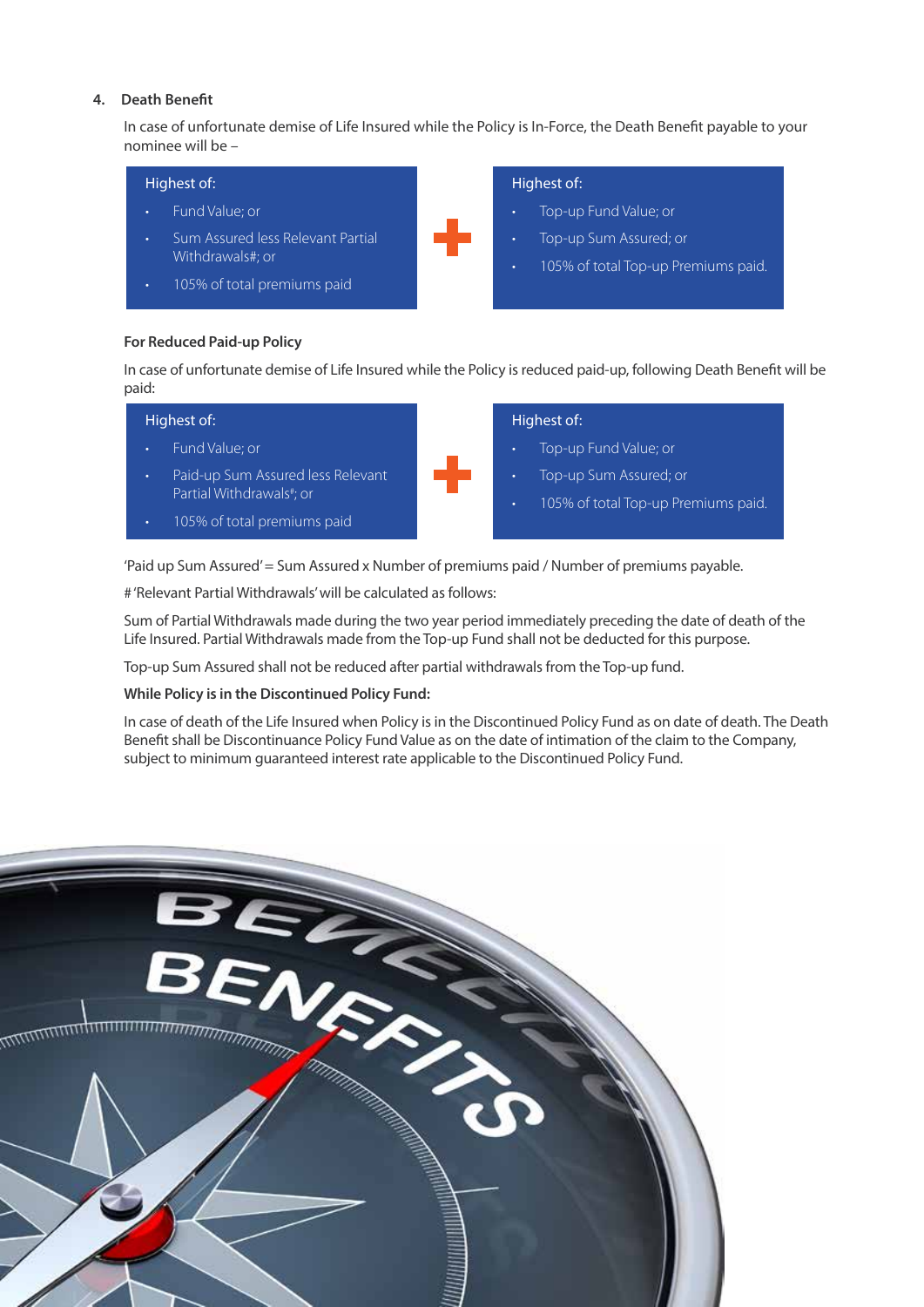#### **5. Rising Star Benefit**

The Policyholder/Proposer under this benefit can be a Parent / Grand-parent / guardian or any person who has an insurable interest with the insured child. If Rising Star Benefit has been chosen, an additional benefit will be applicable on the life of the Policyholder in addition to the death benefit applicable on the life of the Life Insured –

In case of the unfortunate demise of the Policyholder before the demise of the Life Insured, the following benefit is applicable for the entire policy term irrespective of the Life Insured turning major during the term.

- A Lumpsum amount( $\wedge$ ) will be paid immediately; plus
- An amount equal to the sum of all the future Modal Premiums (if any) shall be credited to the Fund Value; plus
- The future Extra Allocation and Premium Booster as and when due would be added to the Fund Value in a manner similar to a premium paying policy where the future premiums are paid on the respective due dates.

Once, the Rising Star Benefit is triggered;

- The Policy will continue till maturity date or death of Life Insured, whichever is earlier.
- No future premiums, if any will be required to be paid
- Policy will not move in Discontinuance state, as the policy will be treated as fully paid-up policy, wherein all future premiums are assumed to have been paid.
- Life Cover on Life Insured will continue
- Relevant charges like Fund Management Charges and Mortality charges on Sum at Risk on the life of the Life Insured will continue to be levied as and when due

(^) The Lumpsum Amount will be equal to Annualised Premium x applicable Annualised Premium multiple as mentioned below. This Annualised Premium multiple will depend on the entry age of the Policyholder.

| 18 to 40 | 10 |
|----------|----|
| 41 to 44 | 9  |
| 45 to 50 |    |
| 51 to 55 | 4  |

- - For Reduced Paid-up Policy, the additional benefit paid will be to the extent of the lumpsum amount, which will be reduced by the ratio of total number of premiums paid to the original number of premiums payable. No future premiums or Premium Boosters will be paid by us.
	- While the Policy is in discontinuance state: No additional benefit is applicable.

The acceptance of risk cover on the life of the proposer will be subject to board approved underwriting guidelines. An additional mortality charge will be deducted for the life cover provided on the life of the proposer and will be dependent on the age of the proposer.

In case the Life Insured is a minor, the ownership of Policy will automatically vest in the Life Insured on attainment of majority.

In case of death of the Policyholder while the Life Insured is a minor, surrender, partial withdrawal and any other options available under the policy cannot be exercised during the period of minority of the Life Insured.

#### **6. Tax Benefits**

You may be eligible for tax benefits as per applicable tax laws. Tax benefits are subject to change in the tax laws. Kindly consult your tax advisor for detailed information on tax benefits/implications.

#### **Entry Age of the Policyholder (in years)**

#### **Annualised Premium multiple**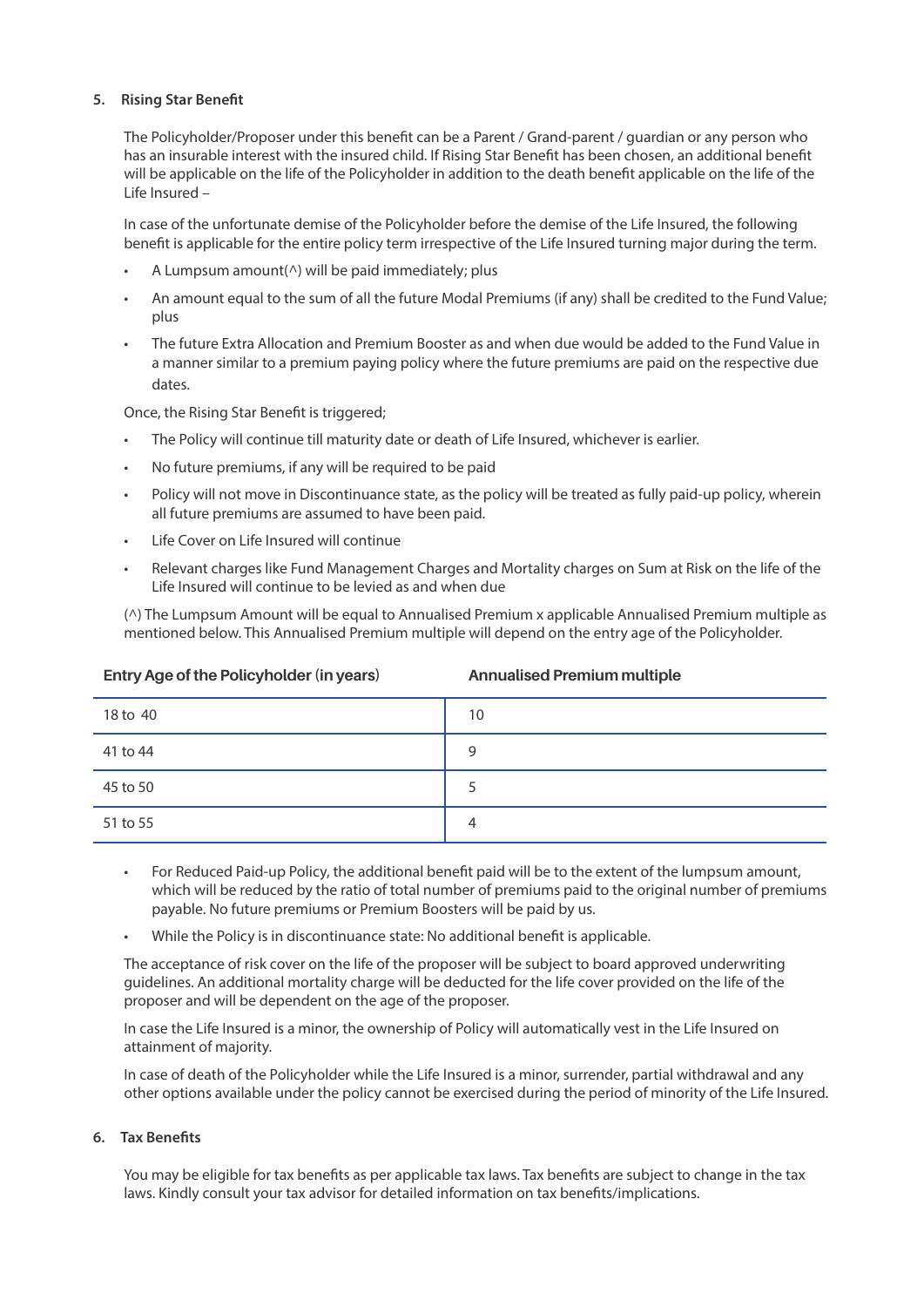### Your **Plan Flexibilities**

#### **1. Change in Premium Paying Term (PPT):**

You have an option to change (increase or decrease) the PPT subject to:

- The PPTs allowed under the plan;
- All other conditions in the plan being met;
- Provided all the due premiums till the date of such request have been paid.

In case of decrease of PPT, the revised PPT shall not be less than 10 years. This option can be exercised while the policy is in-force and before the expiry of the existing PPT. This option of change in Premium Paying Term is not allowed if Rising Star Benefit is chosen.

#### **2. Unlimited free switches between funds:**

If you have chosen Self-Managed Strategy, you can move money between the funds depending on your financial priorities and investment outlook. This facility is called switching and is available free of cost. Minimum amount per switch is Rs. 5,000. In case your current Investment Strategy is Life Stage & Duration Based Strategy, switching facility is not available.

#### **3. Unlimited Opt-in and Opt-out option between Investment Strategies:**

If you have chosen the Life Stage & Duration based Strategy, you have an option to opt-in or opt-out of it at any point of time during the Policy Term. You may choose the Self-Managed Strategy by opting out of the Life Stage & Duration based Strategy at any point of time during the Policy Term.

#### **4. Unlimited Premium Redirection:**

If you have chosen Self-Managed Strategy, you can choose to allocate future premiums including Top-up Premiums in fund(s) different from that/those selected at policy inception or previous premium redirection request. This facility is called premium redirection and is available free of cost. The premium redirection notice should be given to the Company in writing at least two weeks' prior to the receipt of relevant premium.

#### **5. Partial Withdrawals:**

You may withdraw a part of your Fund Value as per your liquidity requirements at any time after the completion of the fifth Policy Anniversary, subject to following conditions:

- The Life Insured has attained the age of 18 years.
- Partial Withdrawals will be first adjusted from the Top-Up Fund Value (which excludes the Top-Up Premium locked in for 5 years), if available and then from the Policy Fund Value. There is a lock-in period of five years for each top up premium from the date of payment of that top up premium for the purpose of partial withdrawals.
- Minimum amount that can be withdrawn is Rs. 500 per withdrawal.
- You can make unlimited number of partial withdrawals as long as the resultant Fund Value after payment of such partial withdrawal is greater than or equal to 105% of total premiums paid (Including Top-up Premiums).
- The partial withdrawals will not be allowed which would result in termination of a contract.
- The partial withdrawals are free of cost.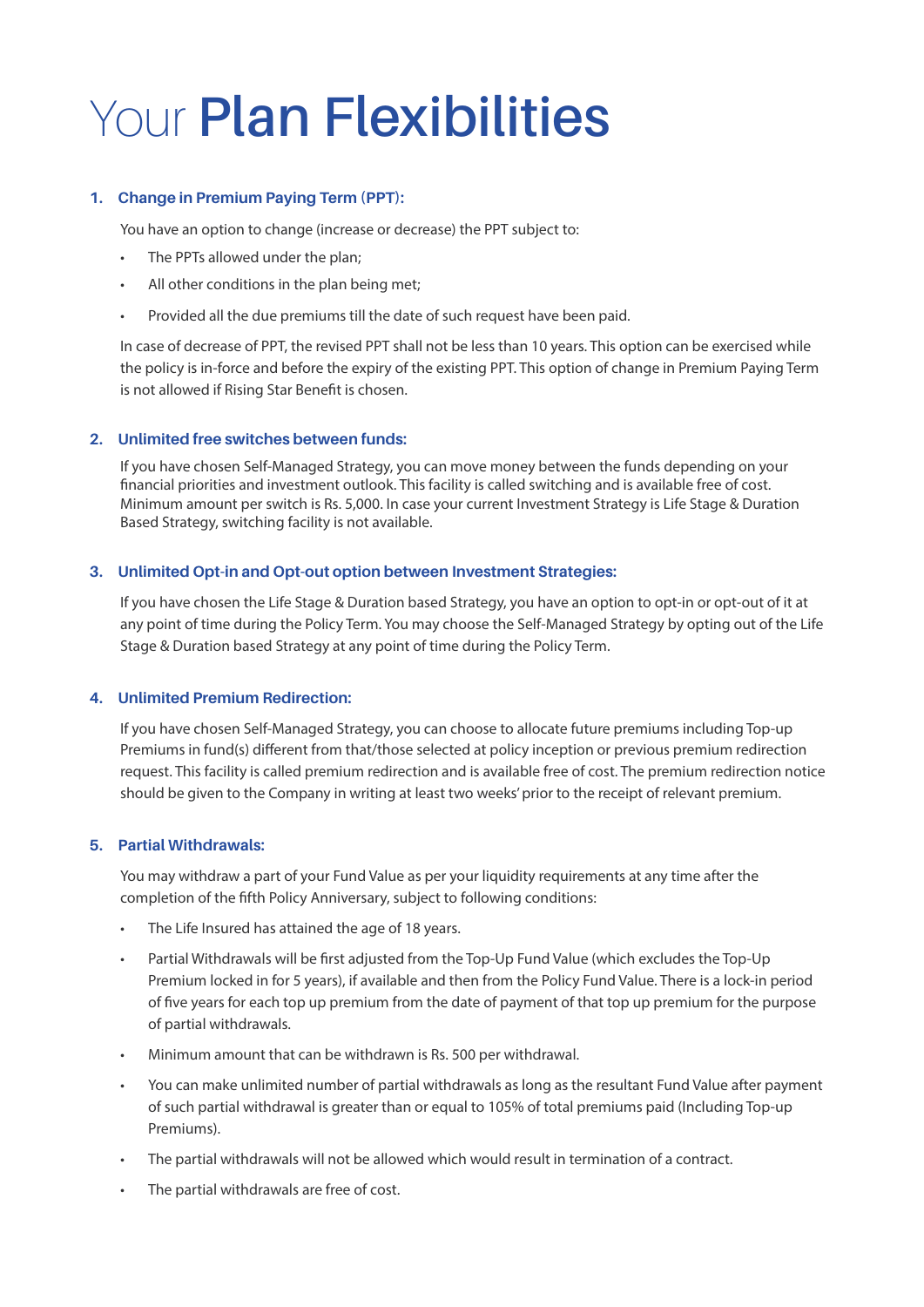

#### **6. Top-up premiums:**

You can invest your surplus money as Top-up Premium over and above the Premium subject to following conditions:

- Top-up premiums are allowed at any time during the policy term, except in the last five years prior to the maturity date and only if all the due premiums have been paid at the time of making the top-up premiums.
- Each Top-up premium will be invested in separate Top-up account with a 60 months' lock-in period from the payment date except in case of complete withdrawal.
- At any point of time during the Policy Term, the total top-up premiums paid shall not exceed the sum total of the base premiums paid to date.
- Extra Allocation or Premium Booster will not be applicable on Top-up premiums.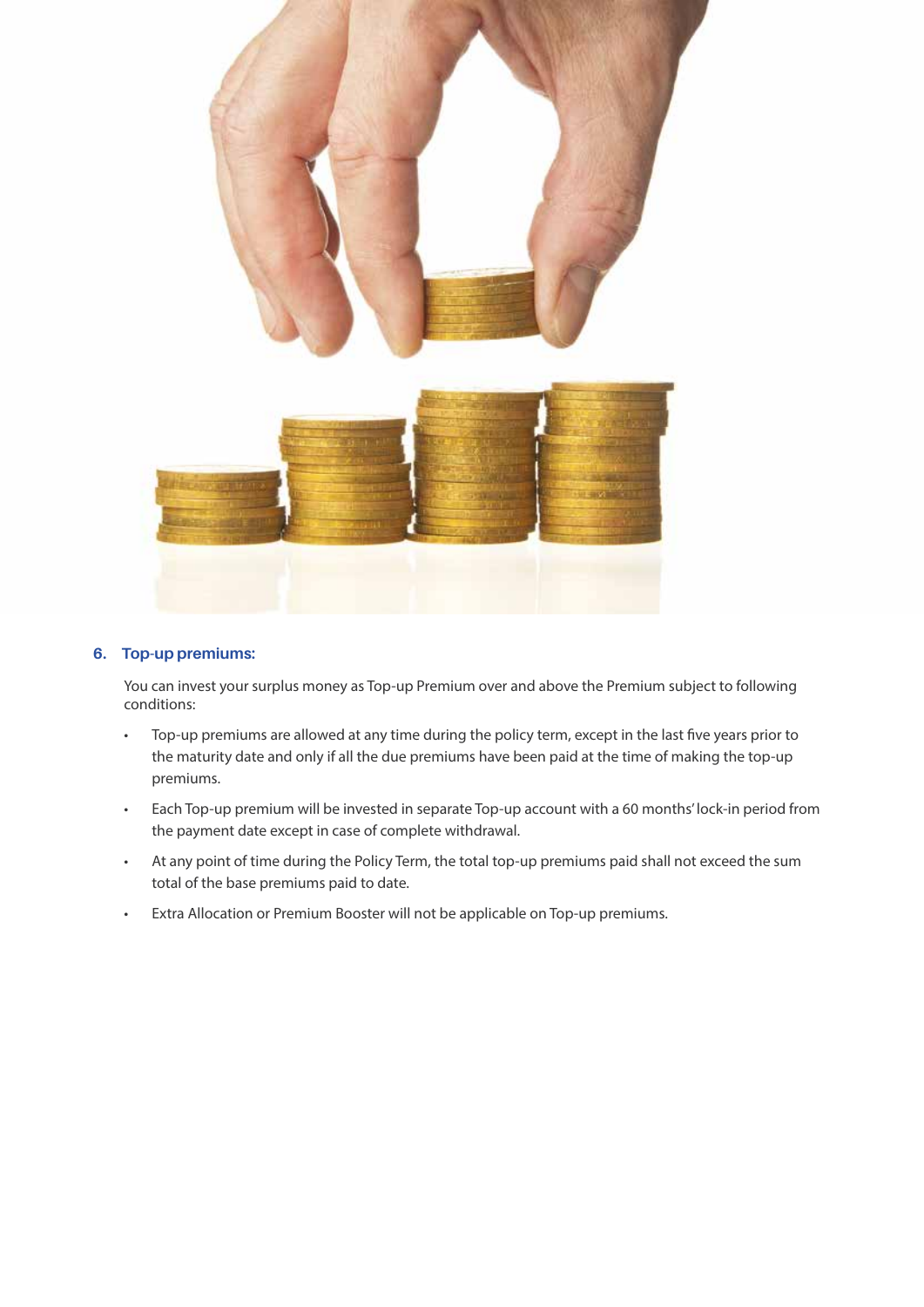# **Non Forfeiture** Provisions

#### **Surrender Benefit -**

At any time during the Policy Term, you can choose to surrender the Policy by submitting a written request to us.

#### **If the surrender request is received before the completion of first 5 policy years:**

The fund value net of discontinuance charge shall be credited to the discontinued policy fund. Thereafter the treatment will be in accordance with the provision as mentioned under 'Discontinuance of Premiums' and 'Policy Revival' section.

#### **If the surrender request is received after the completion of first 5 policy years:**  You shall be entitled to the fund value as on date of surrender and the policy will terminate.

#### **Discontinuance of Policy during the Lock-in Period (during first five policy years):**

Upon expiry of the Grace Period, in case of Discontinuance of Policy due to non-payment of premium, the Fund Value after deducting the applicable Discontinuance Charges, shall be credited to the Discontinued Policy Fund and the risk cover and rider cover, if any, shall cease.

All such discontinued policies shall be provided a Revival Period . On such discontinuance, the Company shall communicate the status of the policy, within three months of the first unpaid premium to You and provide the option to revive the Policy within the Revival Period.

i) In case You opt to revive but do not revive the Policy during the Revival Period, the proceeds of the Discontinued Policy Fund shall be paid to You at the end of the Revival Period or Lock-in Period whichever is later. In respect of Revival Period ending after lock-in Period, the Policy will remain in Discontinuance Fund till the end of the Revival Period. The Fund Management Charges of Discontinued Fund will be applicable during this period and no other charges will be applied.

ii) In case You do not exercise the option as set out above, the Policy shall continue without any risk cover and rider cover, if any, and the Policy Fund shall remain invested in the Discontinued Policy Fund. At the end of the Lock-in Period, the proceeds of the Discontinued Policy Fund shall be paid to You and the Policy shall terminate.

iii) However, You have an option to surrender the Policy anytime and proceeds of the Discontinued Policy Fund shall be payable at the end of the Lock-in Period or date of surrender whichever is later.

"proceeds of the Discontinued Policy Fund" means the Fund Value as on the date the Policy was discontinued, after addition of interest computed at the interest rate stipulated in Regulation 13 of IRDAI (Unit Linked Insurance Products) Regulations, 2019.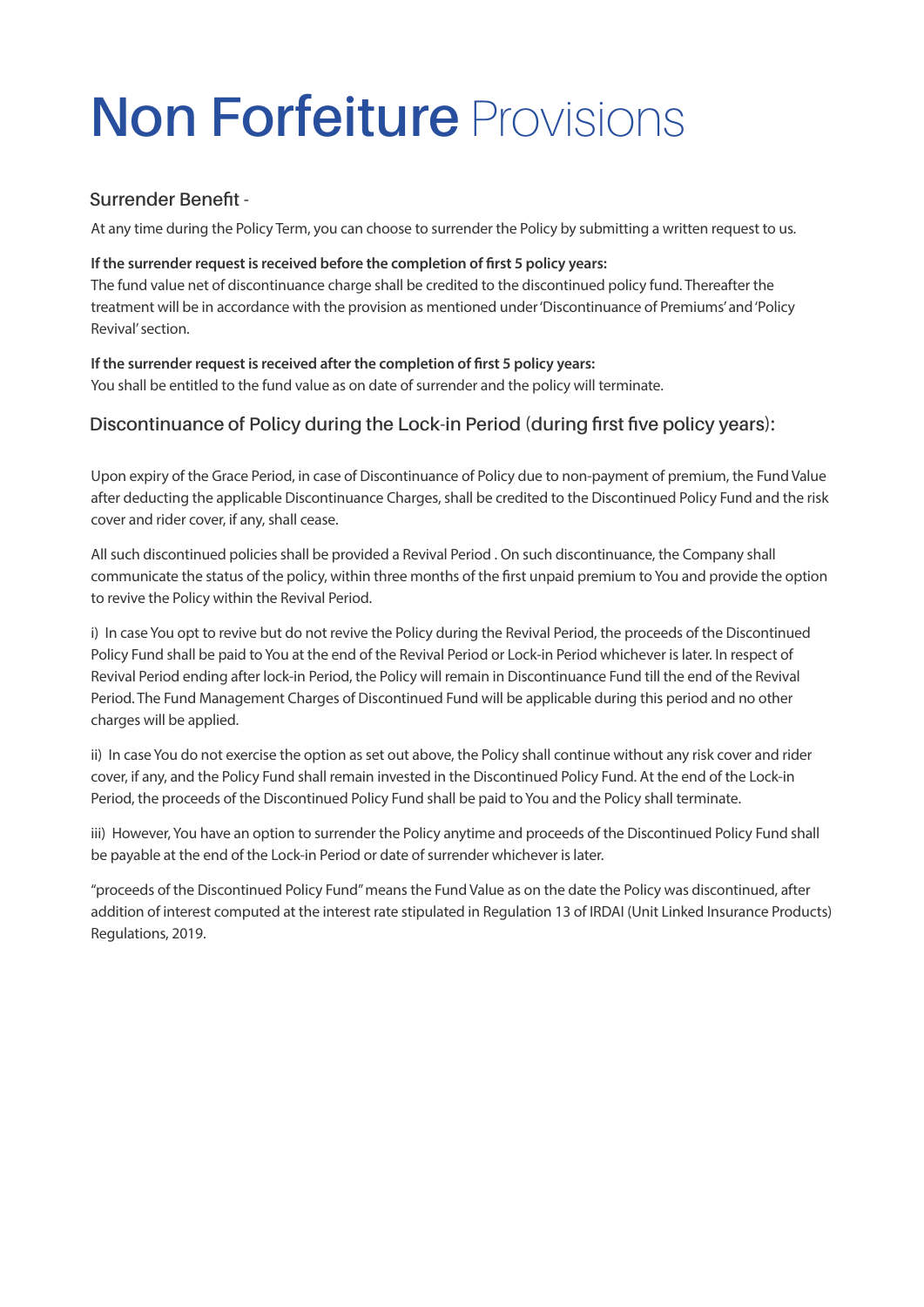#### **Treatment of Policy while in Discontinued Policy Fund:**

Fund Value (net of relevant Discontinuance Charges) of the Policy discontinued is credited to the Discontinued Policy Fund. The proceeds of the Discontinued Policy Fund along with the returns generated on the same shall be available only upon completion of the Lock in Period or Revival Period, as applicable. The minimum guaranteed interest rate applicable to the Discontinued Policy Fund shall be declared by the Authority from time to time. The current minimum guaranteed interest rate applicable to the Discontinued Policy Fund is 4 per cent per annum.

The excess income earned in the Discontinued Policy Fund, over and above the minimum guaranteed interest rate will also be apportioned to the Discontinued Policy Fund in arriving at the proceeds of the Discontinued Policy Fund and will not be made available to the shareholders. The Fund Management Charge on the Discontinued Policy Fund shall be declared by the Authority from time to time. Currently, the Fund Management Charge shall not exceed 50 basis points per annum.

# **Policies**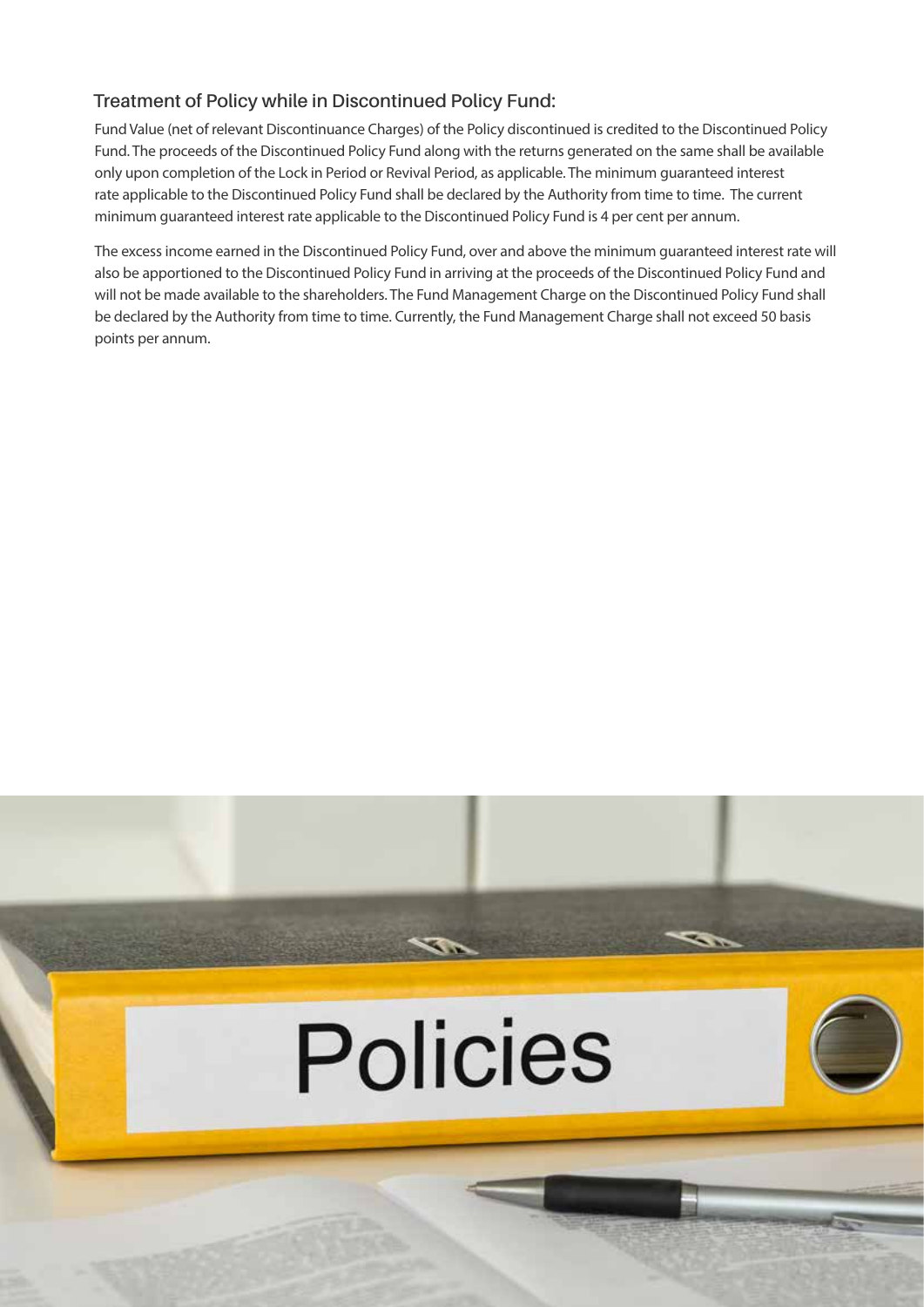#### **Discontinuance of Policy after the Lock-in Period (after first five policy years):**

Upon expiry of the Grace Period, in case of Discontinuance of Policy due to non-payment of premium after the Lockin Period, the Policy shall be converted into a Reduced Paid Up status with the paid-up sum assured i.e. original sum assured multiplied by the total number of premiums paid to the original number of premiums payable as per the terms and conditions of the Policy. The Policy shall continue to be in Reduced Paid-Up status without rider cover, if any. All charges as per terms and conditions of the Policy may be deducted during the Revival Period. However, the Mortality Charges shall be deducted based on the reduced paid up sum assured only.

On such discontinuance, the Company shall communicate the status of the Policy, within three months of the first unpaid premium to You and provide the following options:

- 1) To revive the Policy within the Revival Period, or
- 2) Complete withdrawal of the Policy.
	- i) In case You opt for (1) above but do not revive the Policy during the Revival Period, the Fund Value shall be paid to You at the end of the Revival Period.
	- ii) In case You do not exercise any option as set out above, the Policy shall continue to be in Reduced Paid Up status. At the end of the Revival Period the proceeds of the Discontnued Policy Fund shall be paid to the Policyholder and the Policy shall terminate.
	- iii) However, You have an option to surrender the Policy anytime and proceeds of the Discontinued Policy Fund shall be payable.

In case You opt for complete withdrawal, then on the date of receipt of intimation, the Policy will be surrendered and Fund Value will be payable.

#### **Policy Revival:**

The Policyholder can revive the Policy within three years from the date of first unpaid premium.

To exercise the Revival Option, the Policyholder is required to provide the Company with a written application along with payment of all due and unpaid Premiums. The proof of continued insurability and medical examination, if required (medical examination cost to be borne by the Policyholder) and the results thereof would be reviewed by the Company as per the then Board approved underwriting norms.

#### **Revival of a Discontinued Policy during lock-in period:**

- a) Where You revive the Policy, the Policy will be revived restoring the risk cover, along with the investments made in the segregated funds as chosen by You, out of the Discontinued Policy Fund, less the applicable charges as mentioned below in accordance to the terms and conditions of the Policy.
- b) The Company, at the time of revival:
	- i) Shall collect all due and unpaid premiums will be collected without any interest or fee.
	- ii) May levy Policy Administration Charge and Premium Allocation Charge as applicable during the Discontinuance period. Guarantee charges, if applicable during the discontinuance period, may be deducted provided the guarantee continues to be applicable. No other charges will be levied.
	- iii) Shall add back to the Fund, the Discontinuance Charges deducted at the time of Discontinuance of the Policy.

Extra Allocation will not be added for the Policies which are in the Revival Period. In case of revival of the Policy, no Extra Allocation will be added in respect to the premiums paid for the past Policy Years.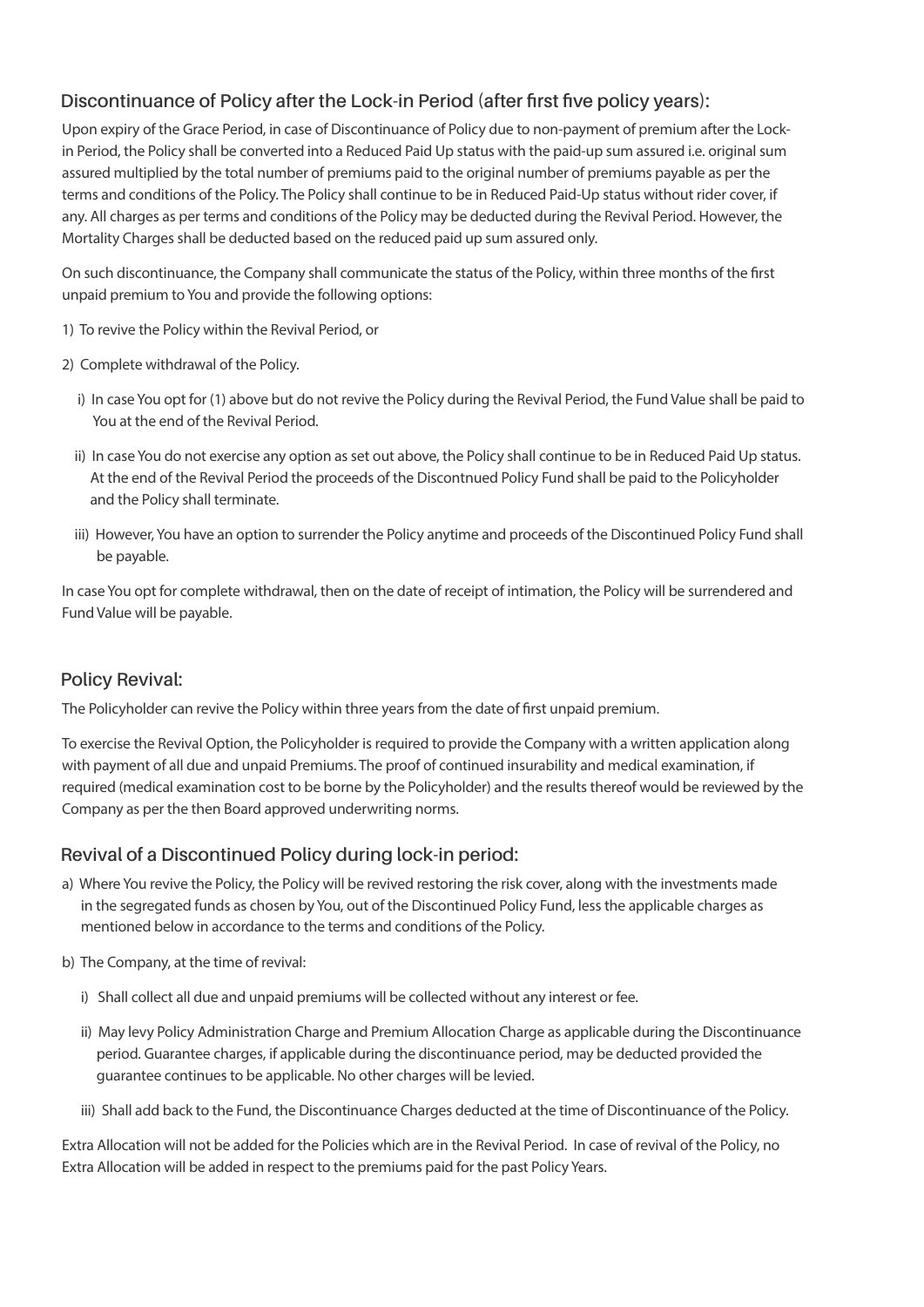#### **Revival of a Discontinued Policy after lock-in Period:**

- a) Where You revive the policy, the policy shall be revived restoring the original risk cover in accordance with the terms and conditions of the Policy.
- b) The Company, at the time of Revival:
	- i) Shall collect all due and unpaid premiums under the Policy without charging any interest or fee. The rider, if any, may also be revived at the option of the Policyholder.
	- ii) May levy premium allocation charge as applicable. The guarantee charges may be deducted, if guarantee continues to be applicable.
	- iii) No other charges shall be levied.

Premium Booster will not be added for Reduced Paid-Up Policies and for the Policies which are in the Revival Period. In case of revival of the Policy, no Premium Booster will be added in respect to the premiums paid for the past Policy Years.

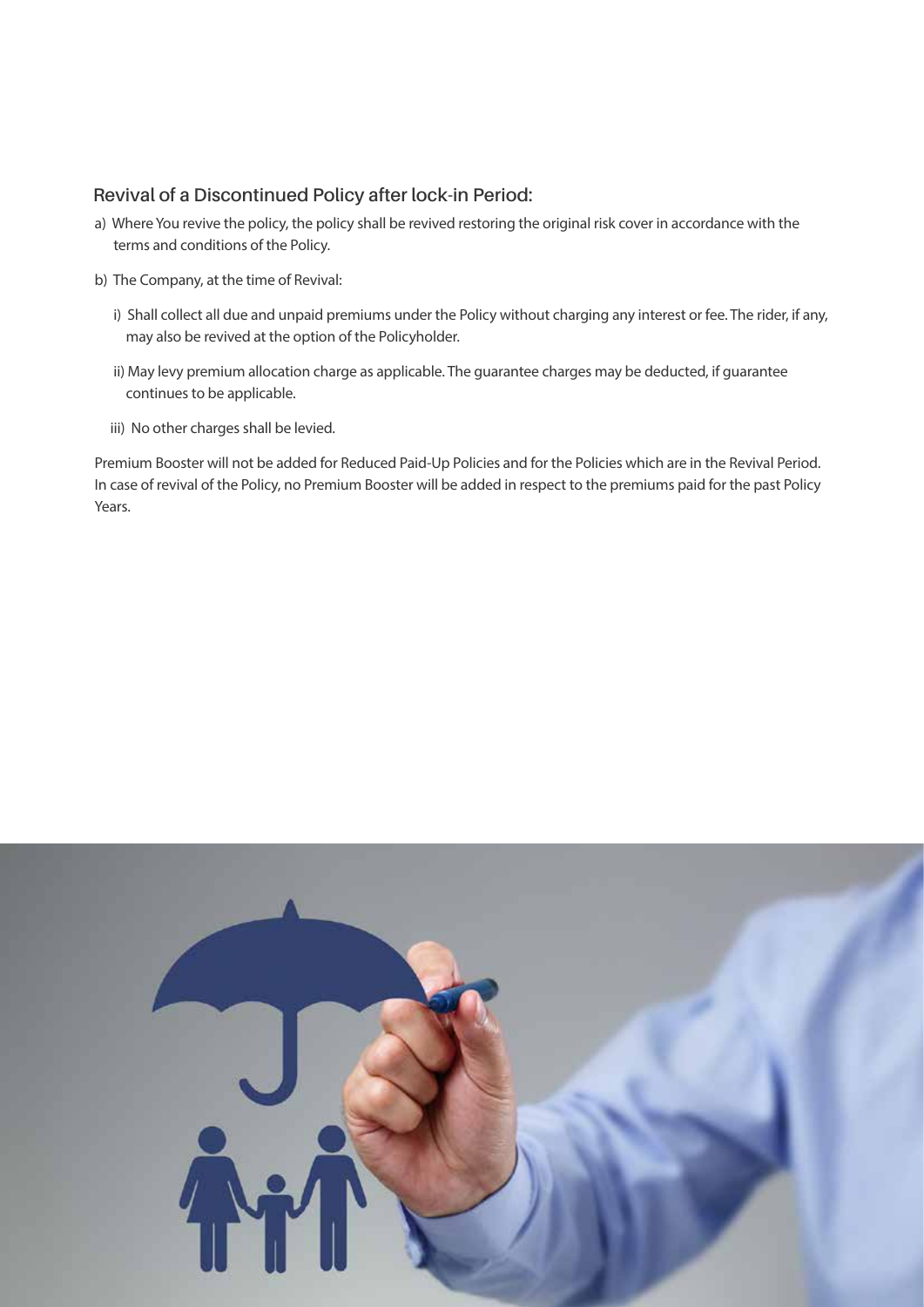# Your **Plan Charges**

#### **Premium Allocation Charges – NIL**

There will be Extra Allocation and Premium Booster that will be added to your policy every year till the end of the premium paying term. This is in addition to investing 100% of the premium paid by you, provided you pay all your due premiums within the grace period applicable to the respective policy year.

#### **Top-Up Allocation Charge: NIL**

100% of the Top-Up premium will be added to the investment strategy selected by you. The Extra Allocation or Premium Booster will not be applicable on the Top-Up Premium.

#### **Policy Administration Charges - NIL**

#### **Fund Management Charges (FMC):**

FMC are levied as a percentage of the asset value of the relevant Fund and will be reflected in the NAV of the respective Fund. FMC are calculated and recovered on a daily basis before the calculation of the NAV of each corresponding Fund.

| <b>Fund</b>                     | <b>FMC per annum</b> |
|---------------------------------|----------------------|
| <b>Equity Large Cap Fund</b>    | 1.35%                |
| Equity Top 250 Fund             | 1.35%                |
| <b>Bond Fund</b>                | 1.25%                |
| Managed Fund                    | 1.35%                |
| <b>Equity Mid Cap Fund</b>      | 1.35%                |
| Equity Blue Chip Fund           | 1.35%                |
| Gilt Fund                       | 1.25%                |
| <b>Discontinued Policy Fund</b> | 0.50%                |

The annual Fund Management Charges for the funds are as follows:

The Company may change the Fund Management Charges from time to time subject to prior approval from the Authority. As per prevailing IRDAI Regulations, the Fund Management Charges will not exceed 1.35% p.a.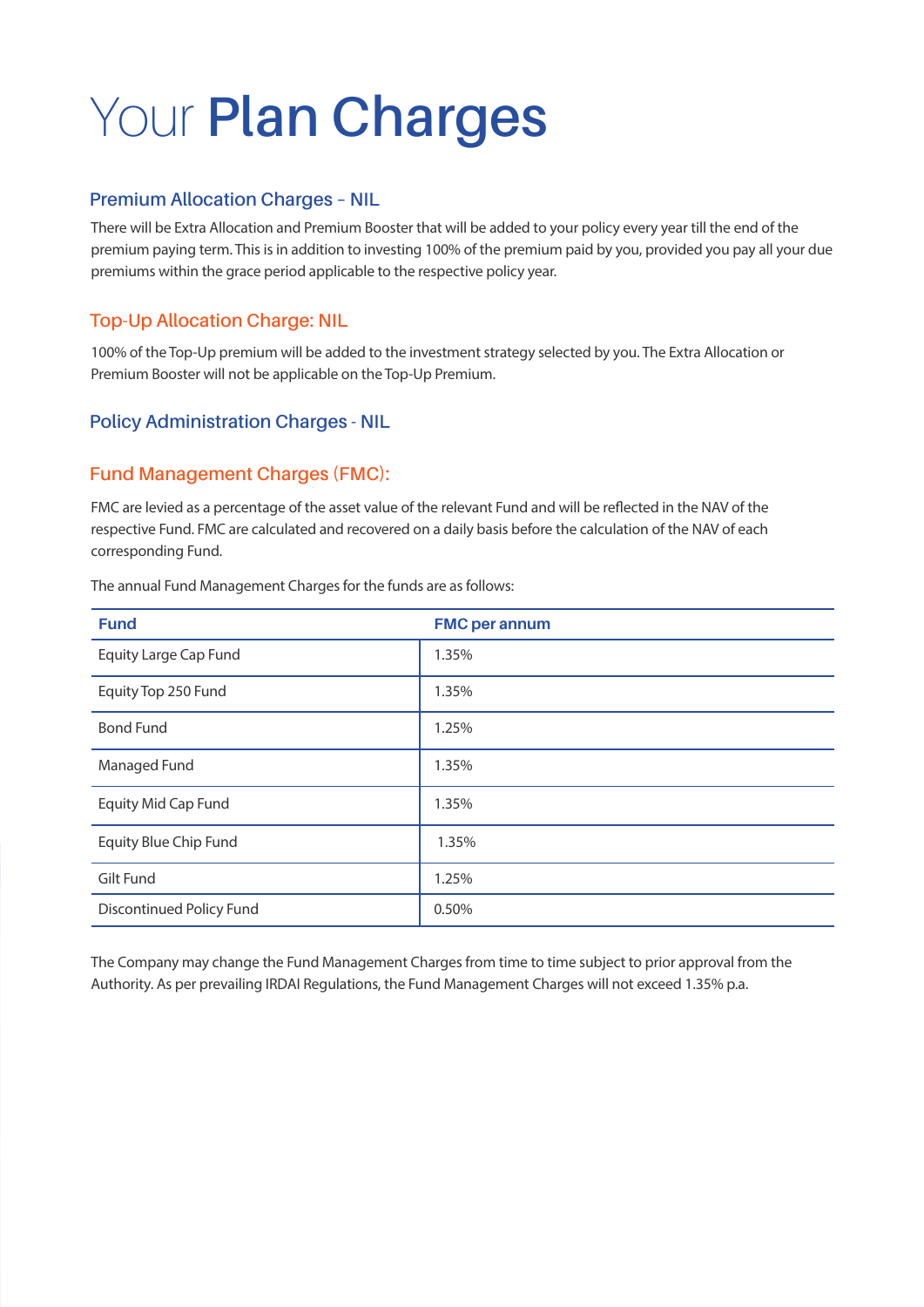#### **Surrender/Discontinuance Charges -**

| Where the policy is<br>discontinued during<br>the policy year* | <b>Discontinuance Charges for the policies</b><br>having Annualised Premium from Rs.<br>25,001 to Rs.50,000/- | <b>Discontinuance Charges for</b><br>the policies having Annualised<br>Premium above Rs. 50,000/- |
|----------------------------------------------------------------|---------------------------------------------------------------------------------------------------------------|---------------------------------------------------------------------------------------------------|
|                                                                | Lower of 6 % of (AP or FV) subject to<br>maximum of Rs 3000                                                   | Lower of 6 % of (AP or FV) subject to<br>maximum of Rs 6000                                       |
| 2                                                              | Lower of 4 % of (AP or FV) subject to<br>maximum of Rs 2000                                                   | Lower of 4 % of (AP or FV) subject to<br>maximum of Rs 5000                                       |
| 3                                                              | Lower of 3 % of (AP or FV) subject to<br>maximum of Rs 1500                                                   | Lower of 3 % of (AP or FV) subject to<br>maximum of Rs 4000                                       |
| 4                                                              | Lower of 2 % of (AP or FV) subject to<br>maximum of Rs 1000                                                   | Lower of 2 % of (AP or FV) subject to<br>maximum of Rs 2000                                       |
| 5 and onwards                                                  | <b>NIL</b>                                                                                                    | <b>NIL</b>                                                                                        |

AP = Annualised Premium

FV = Fund Value on the date of discontinuance

\* The date of discontinuance shall be the date on which the grace period expires or the date of surrender whichever is earlier.

No Discontinuance Charges shall be imposed on top-up premiums.

**Switching charges: Nil Partial Withdrawal Charges: Nil Premium Redirection charges: Nil Mortality Charges:** 

Mortality Charges are recovered on a monthly basis by the way of cancellation of units.

Monthly Mortality Charges = Sum at Risk for benefit on death of the Life Insured \* (Annual Mortality Charge rate of Life Insured / 12) + Sum at Risk for benefit on death of the Policyholder (if any) \* (Annual Mortality Charge rate of Policyholder / 12)

Where, Annual Mortality Charge rate of Life Insured/Policyholder depends on age last birthday and gender of Life Insured/Policyholder as on date of calculation.

**Sum at Risk (SAR) for benefit on death of the Life Insured is the sum of:** 

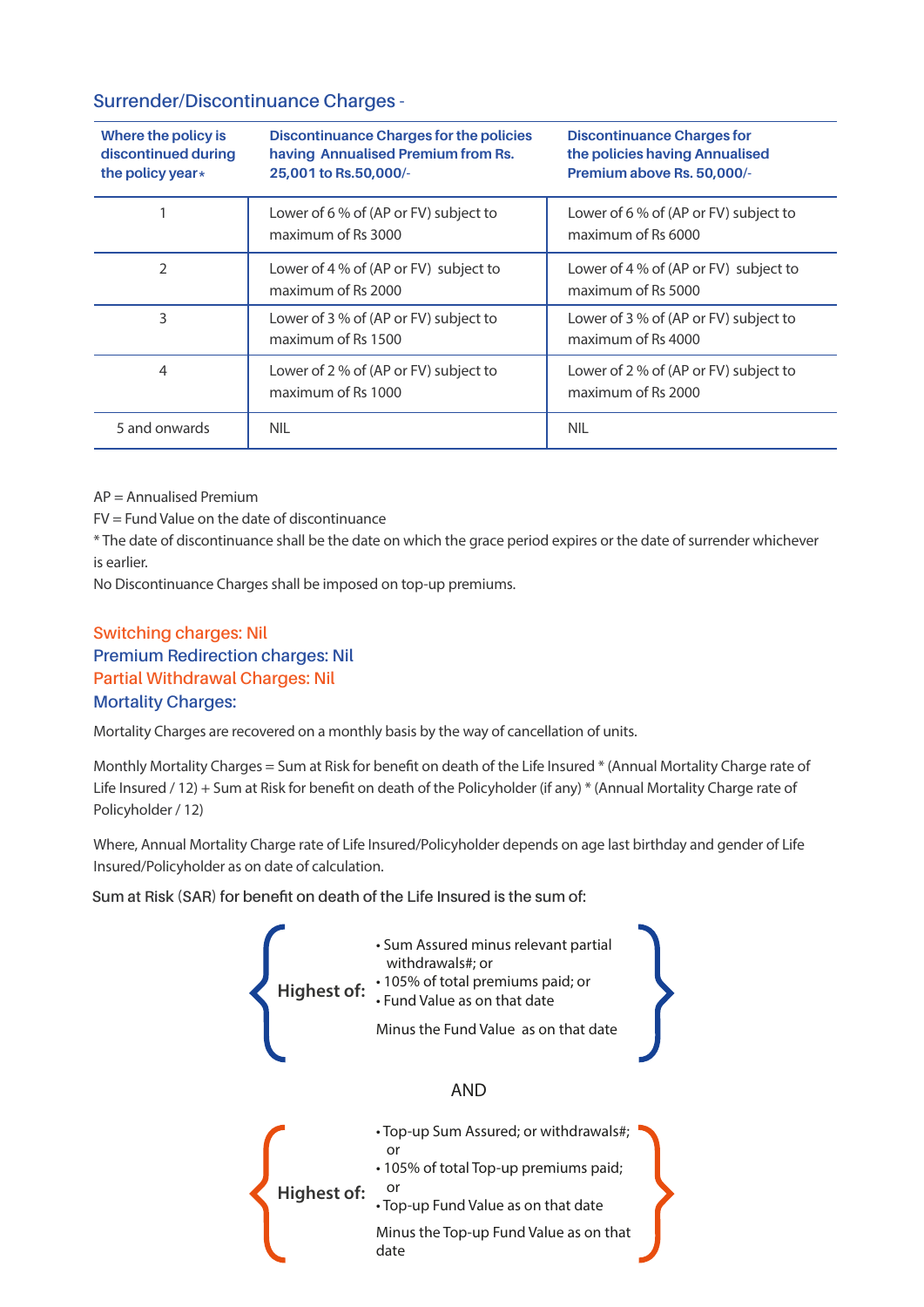#### **# "Relevant Partial Withdrawals" will be calculated as follows:**

Sum of Partial Withdrawals made during the two year period immediately preceding the date of death of the Life Insured.

Partial Withdrawals made from the Top-up Fund shall not be deducted for this purpose.

While the Policy is Reduced Paid-up, for the calculation of Sum at Risk (SAR) for benefit on death of the Life Insured on a given date for calculation of mortality charges, the Paid-Up Sum Assured will be applicable in place of Sum Assured.

#### **Sum at Risk (SAR) for benefit on death of the Policyholder (Under Rising Star Benefit):**

- For in-force and Fully Paid-up policies:
	- Lumpsum Amount; plus
	- Sum of all the future Modal Premiums, if any
- While the Policy is Reduced Paid-up: Reduced Lumpsum Amount

While the Policy is in Discontinuance as no additional benefit is payable on death of the Policyholder, SAR is equal to zero.

The Mortality Charge Rates are guaranteed.

During Settlement option, the Sum at Risk will be maximum of (0, 105% of total premiums paid minus Fund Value as on the date of calculation of mortality charges).

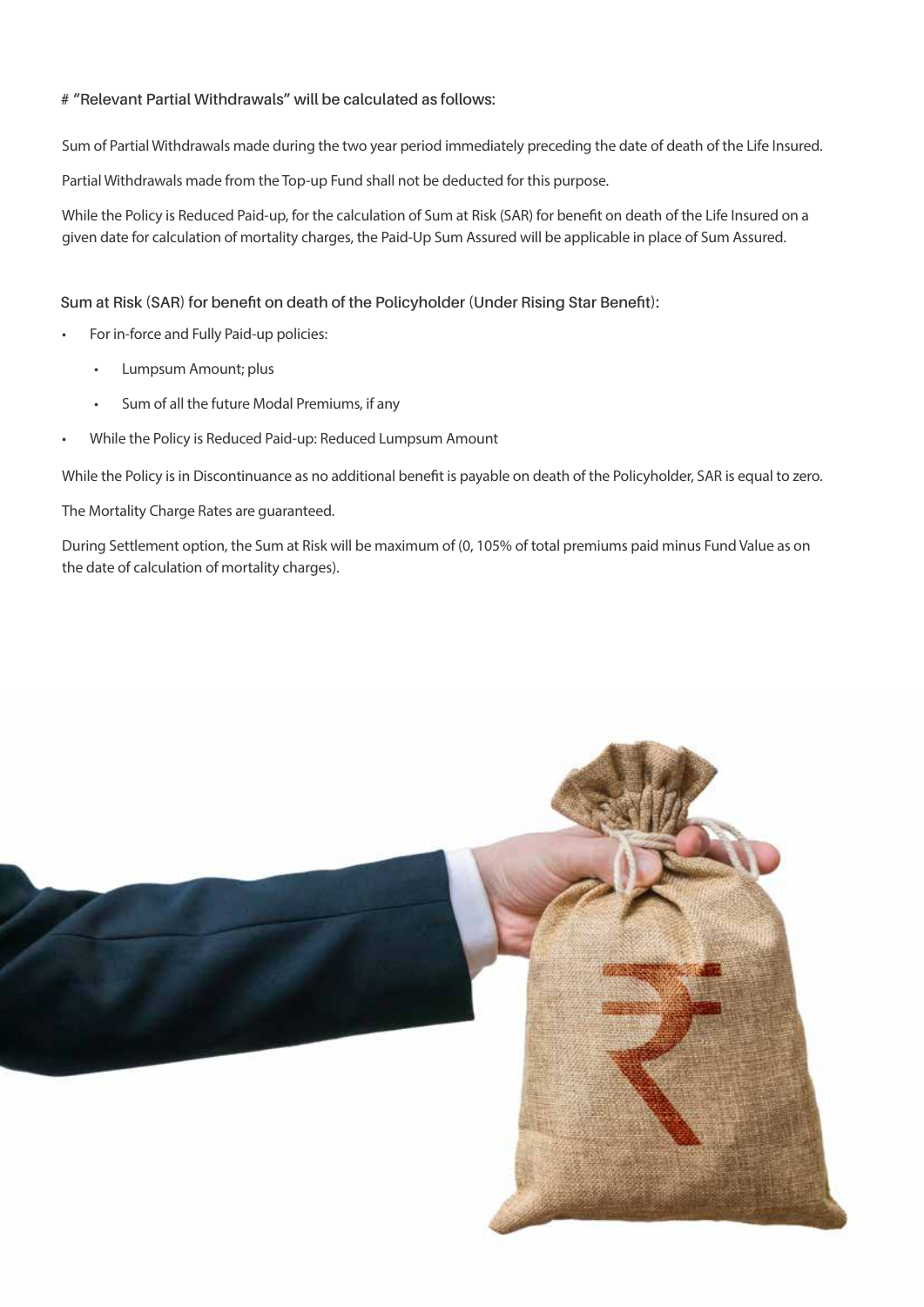# **Statutory** Information

#### **Suicide Claim provisions:**

In case of death of the Life Insured due to suicide within 12 months from the Policy Commencement Date or from the date of Revival of the Policy, as applicable, the Nominee or the beneficiary of the Policyholder shall be entitled to the Fund Value, as available on the date of intimation of death.

Further any charges other than Fund Management Charges (FMC) and guarantee charges recovered subsequent to the date of death shall be added back to the Fund Value as available on the date of intimation of death.

#### **Policy Loan:**

No policy loan facility is available under this plan.

#### **Free look Period:**

After you receive your policy, please go through it carefully to check the policy specifications and the obligations of Edelweiss Tokio Life Insurance.

You may return this Policy to us within 15 days\* of receipt of the policy if you disagree with any of the terms and conditions by giving us written reasons for your objection in which case you shall be entitled to a refund of the amount as follows:

Fund Value at the date of cancellation **plus** (non allocated premium, if any plus charges levied by cancellation of units) **minus** (Stamp Duty + medical expenses, if any + proportionate risk premium for the period on cover) **minus** Extra Alloaction added to your policy.

\*Policies sold through Distance Marketing will have a free look period for 30 days (where Distance Marketing means sale of insurance products through any means of communication than in person).

#### **Grace Period:**

Grace Period of 30 days is available for Annual, Semi-Annual and Quarterly premium payment frequency and 15 days for Monthly premium payment frequency.

The policy will remain in force during the Grace Period. If any premium remains unpaid at the end of the Grace Period, the non-forfeiture provisions mentioned in the 'Non-Forfeiture' section above will apply.

#### **Nomination:**

Nomination is allowed as per Section 39 of the Insurance Act, 1938 as amended from time to time.

#### **Assignment:**

Assignment is allowed as per Section 38 of the Insurance Act, 1938 as amended from time to time.

#### **Foreclosure:**

At any time after five (5) policy years, if the fund value becomes Nil, then the policy shall be foreclosed.